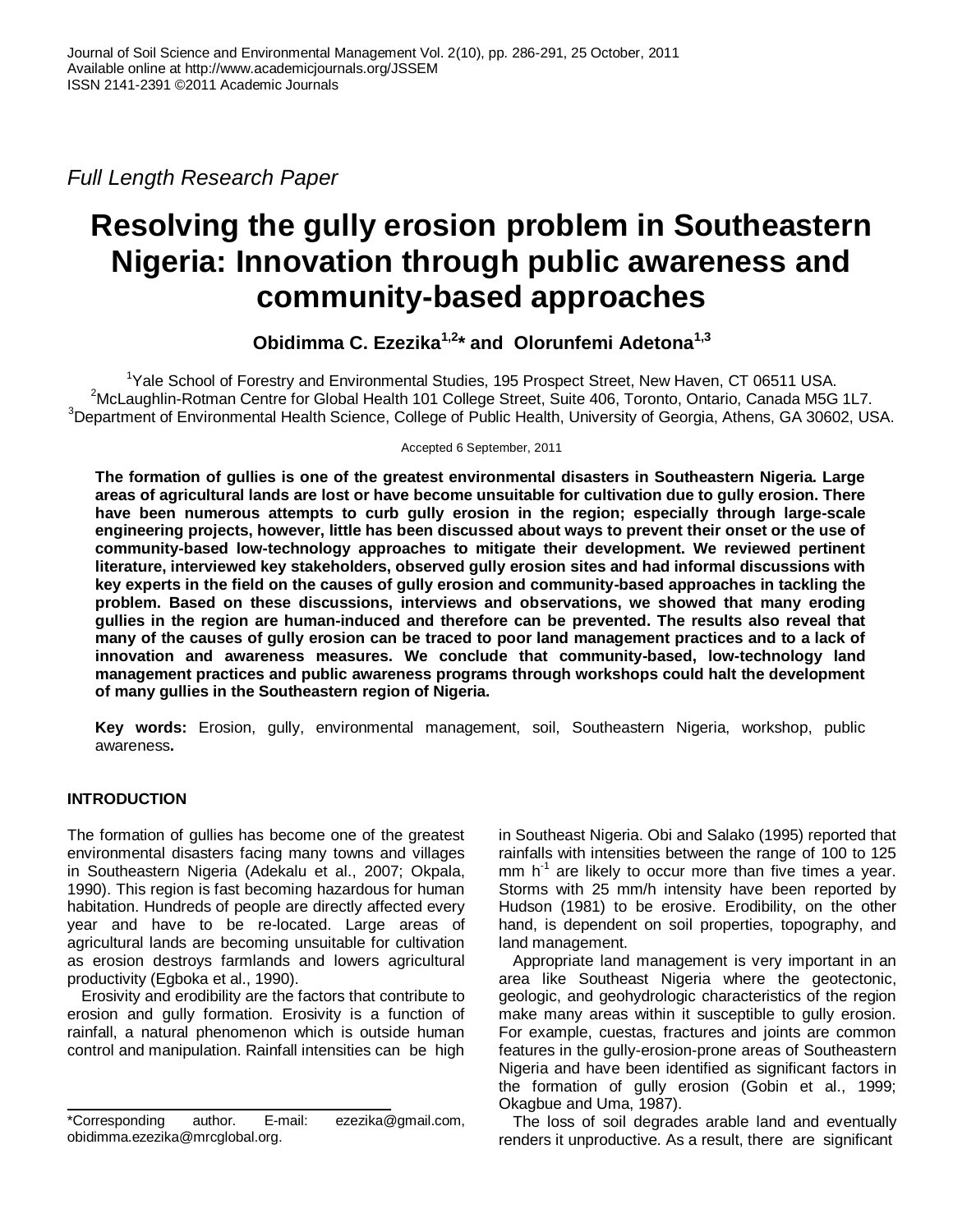per capita shortages of arable land. The effects of this erosive action are made more severe by recent and rapid population growth in the Southeastern region of Nigeria. Loss of agricultural output is one of the greatest economic costs of gully erosion (Pimentel et al., 1995). Large portions of land have been destroyed in recent years in .<br>towns such as Ekwulobia and Nanka<sup>1</sup>. In addition, highways are damaged, leading to numerous vehicle accidents and large displacement of residential houses.

A number of studies have been conducted on the causes of gully erosion in Southeastern Nigeria and ways to control them. These studies primarily revolve around geological properties of the region and proffer solutions that require large-scale engineering efforts with minimal regard to indigenous knowledge. They also deal more with combating gully erosion rather than their prevention and pay little attention to ways to control gully erosion from the perspective of members of the community that are affected by the erosion.

To bridge this gap, we conducted this short study intended to explore the causes of gully erosion and methods of preventing and controlling gully erosion in the region. This study was informed by the perspectives of those affected by gully erosion and further explored the human dimensions of the problem and potential solutions, with particular attention to low-cost, community-based approaches. To our knowledge, this study represents the first in which community based research has been used to study soil erosion problem in the region, and solutions proposed through a community-based framework.

Based on the results of this study, we posit that community-based land management practices and public awareness on the causes and solutions could prevent the onset of gully erosion within the Southeastern region of Nigeria.

#### **METHODS**

 $\overline{a}$ 

This study started at the Yale School of Forestry and Environmental Studies when a team of students developed a tentative proposal on sustainable and practical approaches to tackle gully erosion in Oko and Nanka, two towns in Anambra State in Southeastern Nigeria. A number of specialists in Nigeria were contacted and the team reviewed literature on the topic. The preparation of this study relied on multiple sources of evidence including direct observations, short informal interviews with stakeholders and documentation. However, the bulk of this study arose from direct observations and informal discussions among the team and experts.

A literature review of academic articles, news articles and publicly available documents were used in the study. We also interviewed six individuals, who represented public sector views within South-eastern region of Nigeria. The roles played by these interviewees included scientist, policymaker, farmer, surveyor, village head and nurse. The interview was designed as a loosely semi-structured format, and lasted approximately 20 min in length. It included ques-tions on understanding the gully erosion problem as well as specific questions investigating best practices for preventing and controlling

erosion.

The study also included visits to gully erosion sites in the towns of Oko, Nanka and Ekwulobia and interaction with stakeholders affected by the erosion. In addition, informal discussions with key experts were held on the issue.

## **RESULTS**

# **Many eroding gullies in Southeastern Nigeria are human-induced**

The literature review suggests that although some gullies are initiated by natural cracks in the earth, much of the gully erosion in the Southeast region of Nigeria can be linked to human activities, which can be managed and controlled through proper land use, forest vegetation, etc. (Gobin et al., 1999; Olife et al., 2007; Osadebe and Akpokodje, 2007; Egboka et al., 1990; Igwe,1999). Although the interviewees acknowledged that the nature of the soil is a strong contributing factor to the rapid development of gully erosion in the region, they noted that most of the causes of erosion are linked to poor land management practices. Observations made in Nanka and Oko and other studies also identified the prime contribution of poor land management practices towards the development of gullies as shown in Table 1 (Akpan et al., 2009; Egboka et al., 1990; Okagbue and Uma, 1987; Idike, 1992).

Some gully erosions can start very small. For example, in 2000, small sheet erosion on the side of a major road in the town of Ekwulobia in Anambra State developed into a deep gully within three years. This displaced many residents in the neighborhood, making the major road impassable. There are other incipient sites, which are preventable and can be tackled before they get too severe. According to a land surveyor who was interviewed, there has been an increase in houses without proper drainage systems, causing increased surface runoff and floods during heavy rainfall. For example, from observations made in this study, the ground surface was paved in many residential properties, with rainwater flowing into the surrounding areas. In addition, vegetation, which can retain fluid and retard water flow were absent in these residences due to the paved surfaces. This inability or unwillingness of many households to employ proper drainage systems is a major cause of gully erosion.

## **Gully erosion can be mitigated through low-cost approaches**

Although some gullies have become too severe to remedy, and will require huge engineering efforts, others can be prevented and incipient ones tackled through a variety of best land management practices and low-cost approaches. Control measures to stem gully erosion that are incipient are most effective when erosion is still at an early stage – when sheet or rill erosion is still the erosion form

<sup>&</sup>lt;sup>1</sup> These towns are located within the Awka-Orlu Cuesta and are prone to fractures and landslides (Egboka et al.,1990).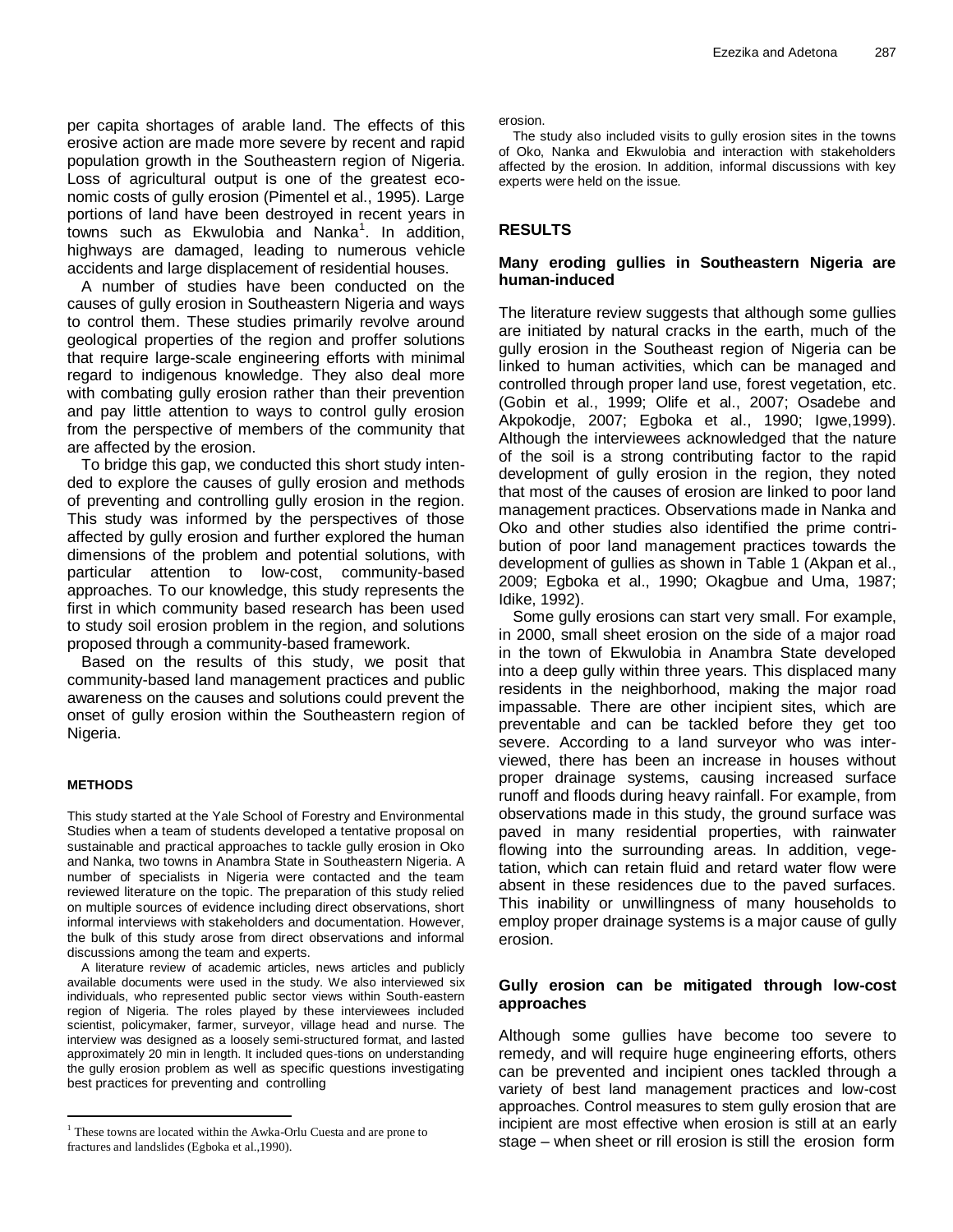**Table 1.** Primary causes of gully erosion in Southeastern Nigeria.

#### **Cause of gully erosion**

Roads without proper drainage or catchments pits Unguided cultivations that cause flooding Indiscriminate channeling of flood water on sloped terrain, especially in loose soil structure area Intense rainfall on metal roofs without drains, which congregate to form large, unguided water channels Large cracks in hills that form flood channels especially on loose soil ecological terrain Grading of roads, thereby reducing road levels and creating waterways Poor drainage systems

– and erosion is still amenable to low technology intervention. Unlike soil properties and topography, which can only be manipulated by human action, land management is often very much under human control. Proper land use and watershed management can be used to reduce surface water runoff and control infiltration in order to dampen erosive forces and reduce the erodibility of soils. The importance of proper land use management for erosion control had also been noted in at least one study conducted in the area (Igwe, 1999). Some of the immediate control measures that were either alluded to by interviewees or corroborated by previous studies included: reduction of surface runoff from impervious surface; provision of collection system for roof rain water runoff and its subsequent reuse; drainage of surface runoff, including the establishment of interception, division and primary (trunk) drains and the construction of interception ponds; planting of grasses on available favorable surfaces to reduce the amount of bare soils exposed to the erosive force of the rains, and to control infiltration; forestation in the areas more susceptible to gully formation and the planting of local cover crops such as indigenous leguminous plants. However, lack of awareness about the cause of the problem was very evident within the community. Many households in the community either do not know the cumulative effect of the lack of proper drainage systems or do not care because there are no direct and immediate repercussions for their poor land management. There is a lack of legislative frameworks to ensure that households refrain from practices that cause gully erosion, and enable these communities enact enforcement mechanisms. In addition, information on the causes of gully erosion and how it can be prevented are scarce. Many of these communities are not aware of the major causes of gully erosion and how it can be prevented, or how their actions are contributing to the problem.

# **Community-based land management practices coupled with public awareness is key**

Gully erosion can be prevented when communities engage in more public awareness initiatives and put in place structures that can govern and implement best land practices. Effective land management practices coupled with pragmatic public awareness measures within the community is crucial to mitigate further onset of gully erosion in the region (Figure 1).

Interviewees recommended that communities take part in initiatives that adopt and engage in small-scale, low technology input and best land management practices. By ensuring that the public is more aware of the gully erosion problem and the best mitigating practices, as well as by putting in place proper legislative and administrative measures for land management practices, the initiation and reoccurrence of gully erosion may be prevented (Okagbue and Uma, 1987).

For example, residents who pave their lands may not be aware that their actions could exacerbate gully erosion in the community because rainwater flowing out of their land to the surrounding regions causes surface run-offs and could initiate erosion. However, a strong public awareness program could help resolve the ignorance surrounding this issue. On the other hand, if a neighbor, knowing the consequences, still decides to forego a drainage system, the existence of a community regulatory framework to ensure that each landlord is responsible for all rainwater that falls within his property can help mitigate against poor land management practices. The framework may include provisions wherein an individual can be fined or face disciplinary actions from the community for his or her poor land management practices.

## **Finding a channel of gully erosion control through workshops**

One of the most effective avenues for combining a public awareness program and effective land management policy is through workshops in various towns and villages that accesses local knowledge. As a strategy, these workshops should include the following elements: awareness – sensitize the community on issues concerning erosion; education – relate to the community the causes of erosion, suggest control measures that can be undertaken on the individual and communal levels, and initiate best management practices for the control of surface water and infiltration; recruitment – recruit students and youths in the area to disseminate necessary information, and equip them to communicate erosion control measures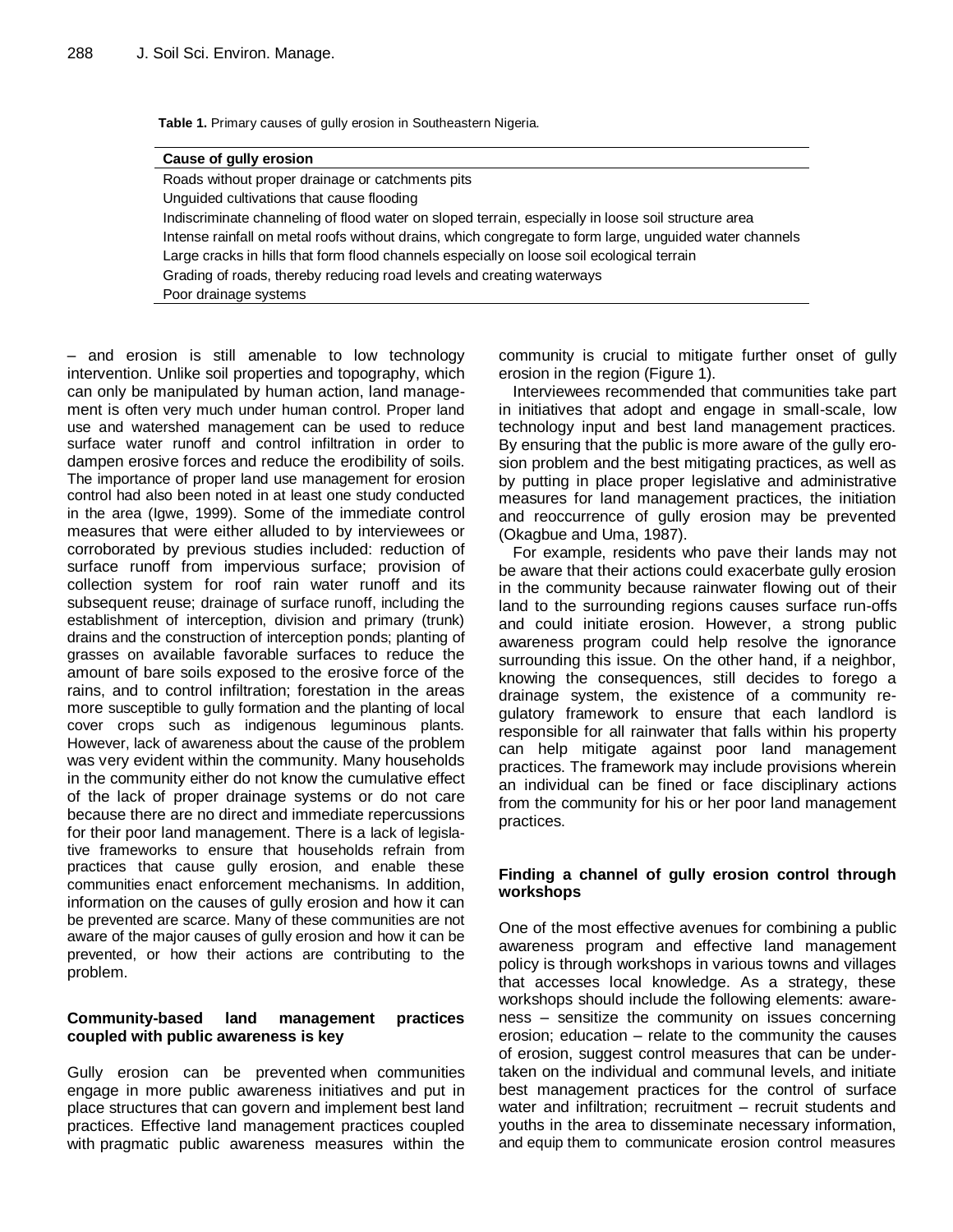

**Figure 1.** Improved gully erosion control through a communitybased approach and public awareness program.

control measures and best land management practices. They will also help in the evaluation and monitoring process; learning – gather local knowledge that could be useful and/or impact on the overall objectives of the project as they relate to the community. In addition, find out what the local attitudes to gully erosion are, and how land management practices have changed over time: demonstration – show to the community the practice of some of the control measures during the workshop; evaluation and monitoring – put a system in place to monitor and evaluate the effectiveness of the project, and develop indices that tie improvements in erosion control to the project; working example – put a system in place that will show case project as a working example of a community based erosion control effort; use it as an educational tool, where possible, for other communities that may be interested in starting community based erosion control projects; future small and large scale interventions – use the proposed project as a reference for future attempts to assist communities in Southeastern Nigeria to control erosion.

These workshops should include mitigation measures such as identification of the causes of gully erosion by all stakeholders and review of the different measures of mitigation, targeted to each stakeholder group. It should also involve steps to implementing new policy and policy suggestions, leadership training and ways to secure funds and investments.

# **DISCUSSION**

A number of studies have shown that the Southeastern

region of Nigeria is susceptible to gully erosion due to the nature of the soil, topography and geology (George et al., 2008; Okagbue and Uma, 1987; Onu, 2005; Osadebe and Akpokodje, 2007; Stamp, 1938; Teme and Youdeowei, 2004). For example, Nanka and Oko, the towns for this study, are located within the Awka-Orlu Cuesta, which is an area susceptible to ground surface cracks and landslides during the rainy season. In 1988, there was a landslide initiated by fractures in which many properties, including sixty homes, were reported to have been lost (Egboka et al., 1990). The two cuestas in the area – the Udi-Nsukka and the Awka-Orlu Cuestas – are thought to have been formed due to compression and consequent uplift of the landscape. These cuestas make the region susceptible to gully erosion. Cuestas are ridges that have gentle and steep slopes on their opposite faces. The red lateric soils of the area overlay white sands referred to as the Nanka Sands (Egboka et al., 1990; Okagbue and Uma, 1987). The soils have low silt/clay content which decreases with depth. The white sands are cohesionless, very permeable and have high infiltration rates, making control of gullies difficult after they have cut through the red soils at the surface. In addition, the rise in the water table due to heavy rain falls in the rainy season contributes to an increase in hydraulic head, high subterranean flow rate, and the enhancement of gully formation (Egboka et al., 1990).

However, this study has also shown that despite the susceptibility of the region to gully erosion, it can be prevented through enhanced public awareness programs and better land management practices. Although these practices are insufficient to resolve the huge gully erosion sites, these practices can prevent the occurrence of future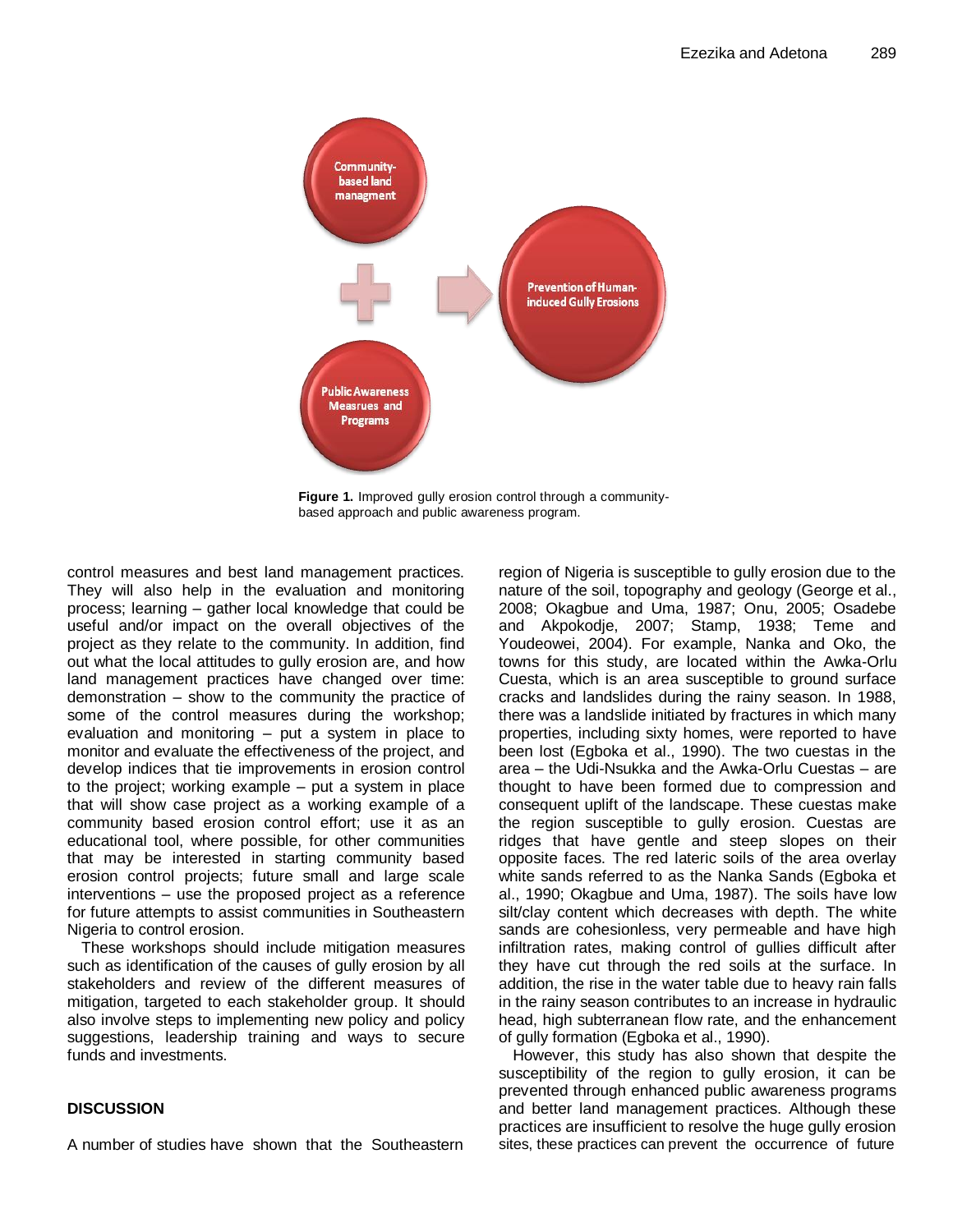**Table 2.** Mitigating strategies for erosion control in Southeastern Nigeria.

#### **Strategy for erosion control**

1. Local government officials and legislative representatives should be more aware of the problem of gully erosion, along with concrete suggestions to combat and prevent erosion in the local context.

2. The Federal Ministry of Environment together with local communities should design public awareness programs on the causes and mitigation measures of gully erosion.

3. Community leaders should ensure that households account for surface runoff from impervious surfaces within their residential property and other best land management practices.

4. Organizations and churches should be more involved in public awareness measures and capacity building programs such as planting of grasses on available favorable surfaces, afforestation projects in the areas more susceptible to gully formation, and planting of local cover crops.

5. The State and local government should organize workshops for community leaders, households and youths on measures of gully erosion mitigation.

future ones. It is important for community leaders to organize awareness programs that provide reliable information to the community on gully erosion mitigation strategies. These programs can be an incipient process for providing the community with methods of tackling erosion, sharing of local knowledge on these issues, and raising awareness. These workshops could serve to introduce strong policies to bring about better management and monitoring of effective land and farming practices and to mitigate the formation of gully erosion in Southeastern Nigeria.

Farming is still an important occupation in the area and much of this is done on a subsistence level. It has been opined that "the farmer [in the region] can only be convinced through measures and approaches that are economically feasible, non complex and can accommodate his values and ethics" (Okagbue and Uma, 1987). It is thus important to access local knowledge to ensure the success of any erosion mitigation and soil project in the Southeastern region of Nigeria, while stressing the need to concentrate on low technology, low capital control measures. It is also important to note that control measures to stem incipient gully erosion are most effective when erosion is still at an early stage and amenable to low technology intervention.

The constitutional framework for the management of the environment in Nigeria remains very centralized. This results in a system where government at the state and federal levels holds the primary responsibility for developing and applying the legislative framework, including supervisory and regulatory roles, for environmental management (ARD, 2002). This framework can be improved by increasing the capacity of local governments to integrate environmental planning and management into their activities.

Gully erosion occurs locally, usually starts small and is best mitigated at the community and local levels.

Therefore, a system where the local communities most affected by erosion drive the mitigation strategy is both empowering and most effective. We propose the action plans in Table 2 which are geared towards engagement at the level of the local community.

The workshops will allow for rich interaction among community residents, community leaders and village chiefs, the academic community, legislative and policy representatives in order to get a full representation of those affected by and influencing erosion control in South eastern Nigeria. They will also provide the opportunity to determine the major causes of soil erosion in the region through the consultation of all of the stakeholder groups, creating a comprehensive body of information for use by the local organizations, and residents.

Additionally, by interfacing with the community leaders and chiefs of the various villages, the present institutional and legal frameworks available for addressing gully erosion can be assessed. This would facilitate possible legal and regulatory changes that will enable these communities, towns, and villages at the local level to enhance their inherent capacity to protect against gully erosion. This creates a hub for developing innovative ideas and erosion control programs. It also moves the responsibility to the affected community and creates structures through these workshops or other discussion fora that emphasize the exchange of ideas and the demonstration and application of techniques and skills to manage erosion in the region.

### **Conclusion**

This study focused on developing erosion mitigation measures for Southeastern Nigeria where soil erosion is continuing to be a huge environmental problem, and local communities are currently ill equipped to combat the